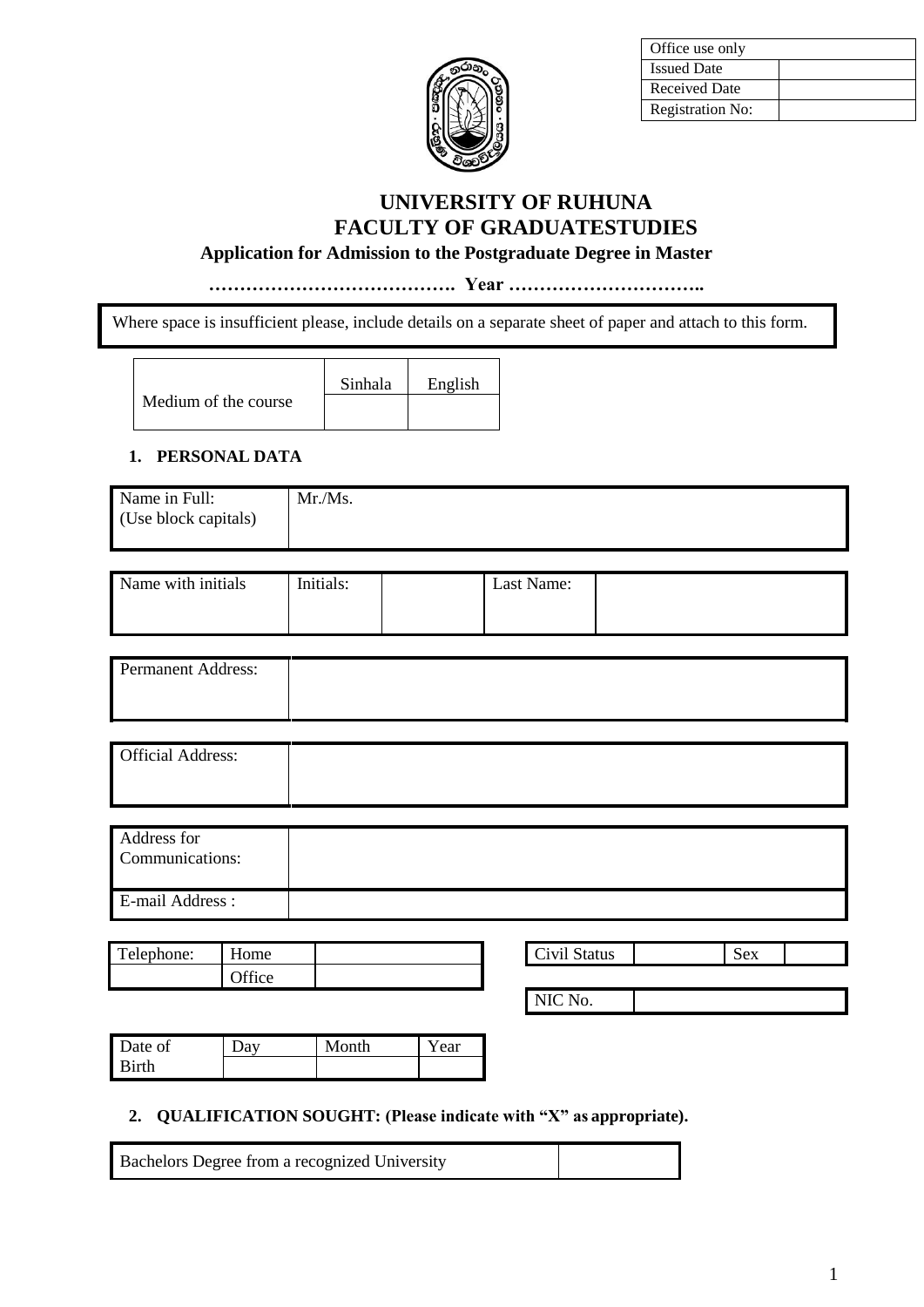# **3. ACADEMIC QUALIFICATIONS (attach copies of certificates. Do NOT send originals).**

| Institution | Period | Major Field | Degree/Diploma | Class if any | Year |
|-------------|--------|-------------|----------------|--------------|------|
|             |        |             |                |              |      |
|             |        |             |                |              |      |
|             |        |             |                |              |      |
|             |        |             |                |              |      |
|             |        |             |                |              |      |

### **4. PROFESSIONAL QUALIFICATIONS (Attach copies of certificates. Do NOT sendoriginals).**

| Period | Field of Study | Qualification | Year |
|--------|----------------|---------------|------|
|        |                |               |      |
|        |                |               |      |
|        |                |               |      |
|        |                |               |      |
|        |                |               |      |
|        |                |               |      |

## **5. WORK EXPERIENCE (Attach support documents)**

| Organization | Period | Position held | Duties and Responsibilities |
|--------------|--------|---------------|-----------------------------|
|              |        |               |                             |
|              |        |               |                             |
|              |        |               |                             |
|              |        |               |                             |

# **6. OTHER QUALIFICATIONS (if any)**

# **7. RESEARCH WORK (if any)**

List research topics and nature of the research activity undertaken

### **8. PUBLICATIONS (if any)**